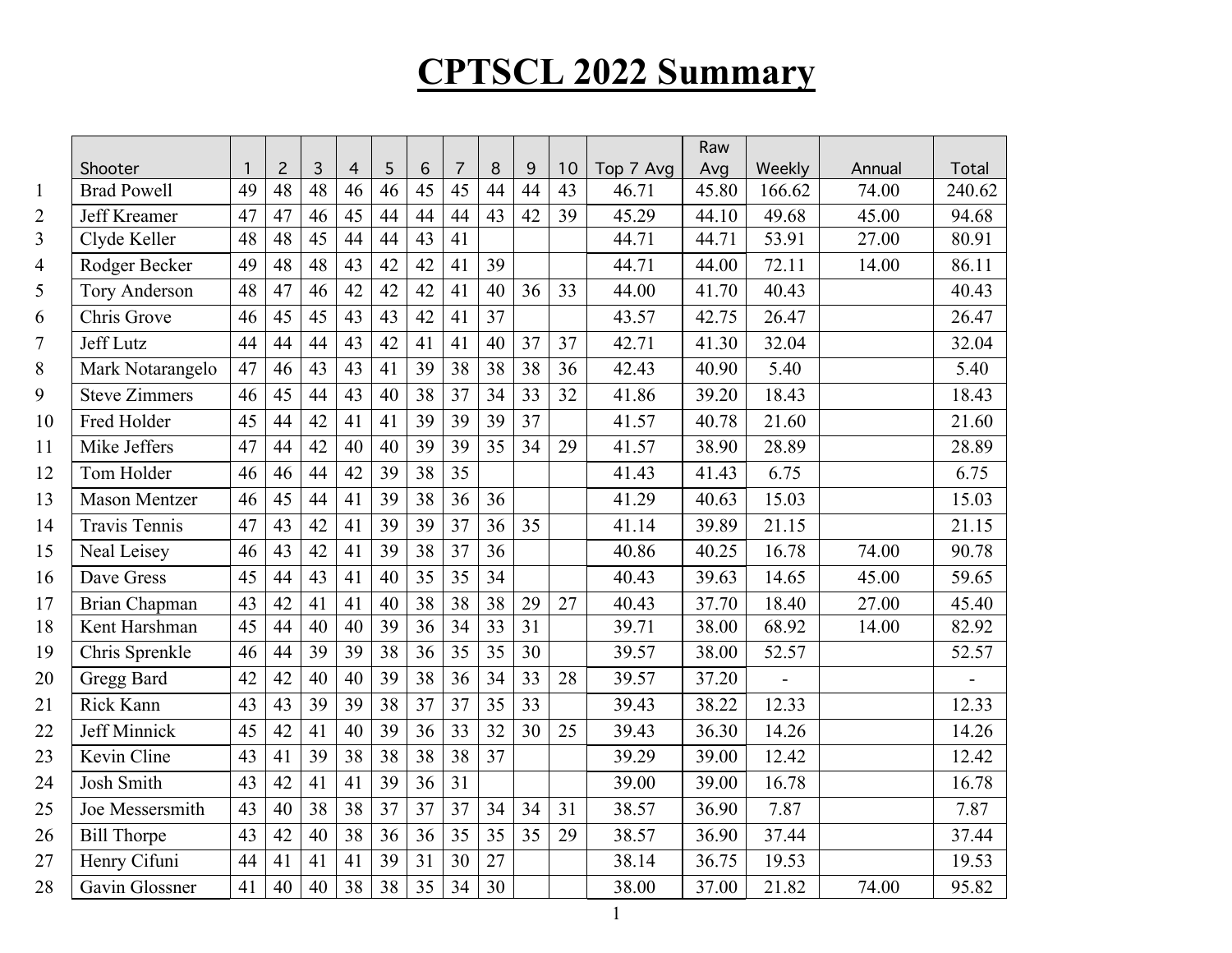|                     |                                                           |                 |                 |                                                |                 |                 |                 |          |    |    |           | Raw   |                |               |                |
|---------------------|-----------------------------------------------------------|-----------------|-----------------|------------------------------------------------|-----------------|-----------------|-----------------|----------|----|----|-----------|-------|----------------|---------------|----------------|
| Shooter             | $\mathbf{1}$                                              | $\overline{c}$  | 3               | $\overline{4}$                                 | 5               | 6               | $\overline{7}$  | 8        | 9  | 10 | Top 7 Avg | Avg   | Weekly         | Annual        | Total          |
|                     |                                                           |                 |                 |                                                |                 |                 |                 |          |    |    | 38.00     |       |                |               | 52.87          |
|                     |                                                           |                 |                 |                                                |                 |                 |                 |          |    |    |           |       |                |               | 41.65          |
| Shawn Smith         | 43                                                        | 41              | 40              | 39                                             | 35              | 34              | 31              |          |    |    | 37.57     | 37.57 | 18.72          | 20.50         | 39.22          |
| Ryan Yeaglin        | 42                                                        | 42              | 40              | 37                                             | 34              | 34              | 32              |          |    |    | 37.29     | 37.29 | 13.77          |               | 13.77          |
| Lou Levy            | 42                                                        | 40              | 39              | 38                                             | 37              | 37              | 27              |          |    |    | 37.14     | 37.14 | 24.48          |               | 24.48          |
| Jon Ruhl            | 42                                                        | 41              | 39              | 36                                             | 35              | 35              | 31              | 30       | 30 | 27 | 37.00     | 34.60 | 39.10          |               | 39.10          |
| Smoke Eshenauer     | 40                                                        | 39              | 38              | 38                                             | 35              | 33              | 33              | 31       | 31 | 27 | 36.57     | 34.50 | 58.97          |               | 58.97          |
| Greg Lindsey        | 40                                                        | 40              | 39              | 38                                             | 35              | 33              | 30              | 30       | 24 |    | 36.43     | 34.33 | 72.56          |               | 72.56          |
| John Depsky         | 39                                                        | 38              | 38              | 36                                             | $\overline{35}$ | $\overline{35}$ | 32              | 32       | 30 |    | 36.14     | 35.00 | 19.21          |               | 19.21          |
| Katelyn Henry       | 41                                                        | 38              | 36              | 36                                             | 35              | 33              | 33              | 29       |    |    | 36.00     | 35.13 | 36.07          |               | 36.07          |
| Nate Leppo          | 45                                                        | 38              | 38              | 35                                             | 34              | 31              | 30              |          |    |    | 35.86     | 35.86 | 10.48          |               | 10.48          |
| John Dondero        | 41                                                        | 39              | 36              | 34                                             | 33              | 33              | 32              | 28       | 27 |    | 35.43     | 33.67 | 37.08          |               | 37.08          |
| Paul Bear           | 40                                                        | 40              | 38              | 34                                             | 32              | 31              | 31              | 31       | 27 | 25 | 35.14     | 32.90 | 8.64           | 74.00         | 82.64          |
| Ryan Harmen         | 42                                                        | 40              |                 | 34                                             | 33              | 32              | 29              |          |    |    | 35.00     | 35.00 | 6.33           | 45.00         | 51.33          |
| Doug Popp           | 42                                                        | 38              | 36              | 34                                             | 33              | 33              | 28              |          |    |    | 34.86     | 34.86 | 40.99          | 27.00         | 67.99          |
|                     | 41                                                        | 40              | $\overline{36}$ | $\overline{34}$                                | $\overline{33}$ | $\overline{33}$ | $\overline{27}$ | 27       | 26 |    | 34.86     | 33.00 | 20.79          | 14.00         | 34.79          |
| Allen Leeson        | 42                                                        | 37              | 36              | 34                                             | 34              | 32              | 27              |          |    |    | 34.57     | 34.57 |                |               |                |
| Jim Cobb            | 40                                                        | $\overline{39}$ | 34              | $\overline{33}$                                | $\overline{32}$ | $\overline{32}$ | $\overline{31}$ | 29       |    |    | 34.43     | 33.75 | 25.92          |               | 25.92          |
| Carmen Beinhauer    | 40                                                        | 38              | 34              | 33                                             | 32              | 32              | 32              | 28       | 28 | 27 | 34.43     | 32.40 | 22.68          |               | 22.68          |
| Noah Wilk           | 38                                                        | 36              | 34              | 34                                             | 34              | 32              | 30              |          |    |    | 34.00     | 34.00 |                |               |                |
| Keith Bortner       | 39                                                        | 38              | 35              | 34                                             | 33              | 30              | 28              | 26       |    |    | 33.86     | 32.88 | 11.67          |               | 11.67          |
| Craig Smith         | 37                                                        | 35              | 35              | 34                                             | 33              | 31              | 30              | 28       | 27 |    | 33.57     | 32.22 | 25.74          |               | 25.74          |
| Ron Krum            | 40                                                        | 35              | 35              | 33                                             | 31              | 30              | 30              | 28       |    |    | 33.43     | 32.75 | 19.89          |               | 19.89          |
| Tad Glossner        | 43                                                        | 43              | 36              | 32                                             | 28              | 27              | 24              | 23       |    |    | 33.29     | 32.00 | 6.17           |               | 6.17           |
| Alan Davis          | 37                                                        | 36              | $\overline{34}$ | 32                                             | 32              | 32              | 30              | 29       | 28 | 28 | 33.29     | 31.80 | 39.29          |               | 39.29          |
| <b>Jeff Yorlets</b> | 42                                                        | 39              | 31              | 31                                             | 31              | 30              | 29              | 28       | 28 | 28 | 33.29     | 31.70 | 26.41          | 74.00         | 100.41         |
| Mike Sporik         | 39                                                        | 36              | 35              | 32                                             | 31              | 28              | 28              | 26       | 26 |    | 32.71     | 31.22 | 21.13          | 45.00         | 66.13          |
| James Lang          | 39                                                        | 36              | 35              | 33                                             | 30              | 27              | 27              | 23       | 22 | 19 | 32.43     | 29.10 | 11.50          | 27.00         | 38.50          |
| Jim Swain           | 39                                                        | 37              |                 | 31                                             | 30              | 27              | 26              |          |    |    | 32.14     | 32.14 | 3.46           | 14.00         | 17.46          |
|                     | Justin Decker<br><b>Brian Davies</b><br>Gary Shulenberger | 43<br>44        | 40<br>42        | 38<br>40<br>$\overline{35}$<br>$\overline{35}$ | 38<br>40        | 38<br>33        | 35<br>33        | 34<br>31 | 26 |    |           | 37.57 | 36.50<br>37.57 | 7.87<br>21.15 | 45.00<br>20.50 |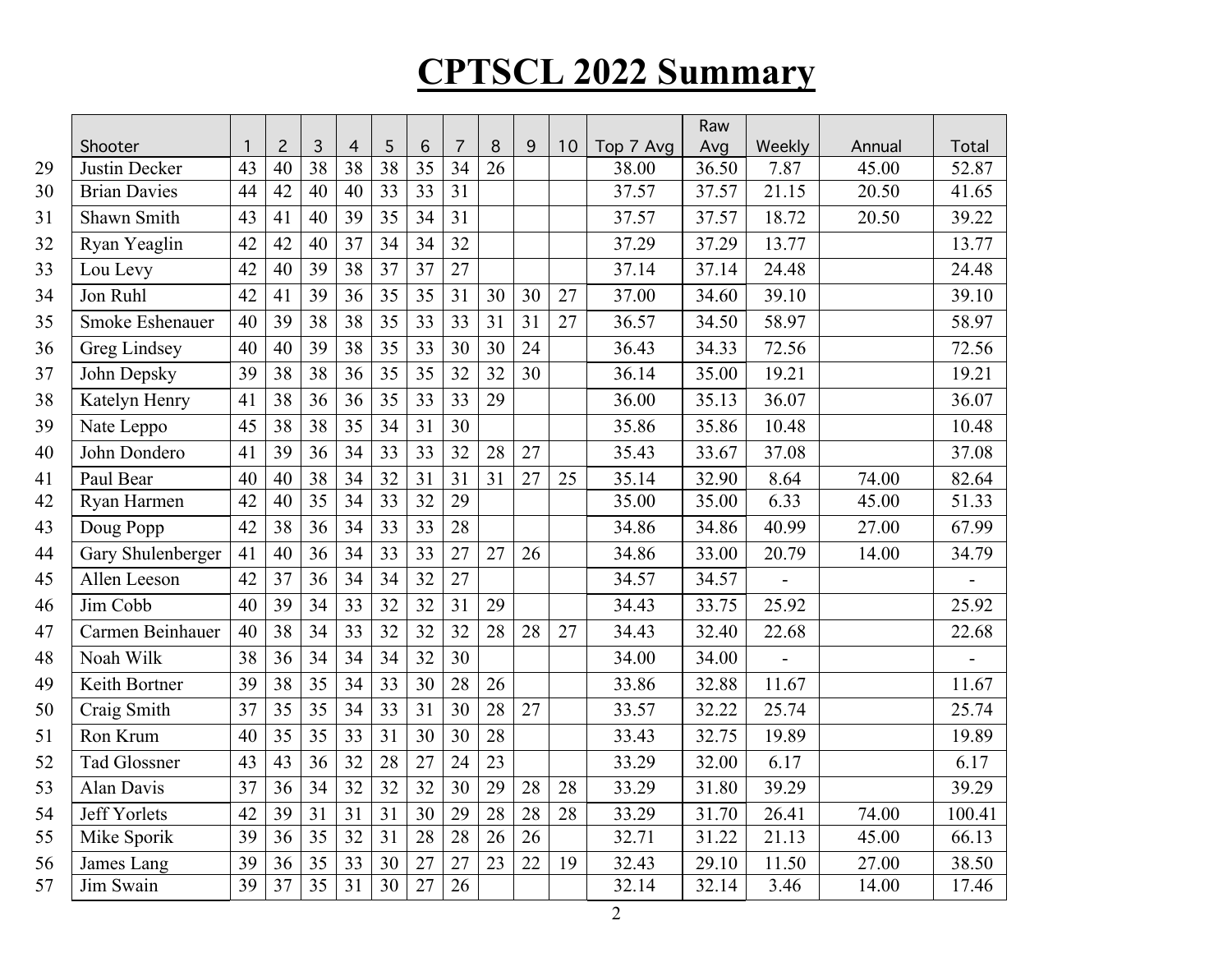|    |                       |                 |                 |                 |                 |                 |                 |                 |                 |    |    |           | Raw   |                |        |                |
|----|-----------------------|-----------------|-----------------|-----------------|-----------------|-----------------|-----------------|-----------------|-----------------|----|----|-----------|-------|----------------|--------|----------------|
|    | Shooter               | $\mathbf{1}$    | $\overline{c}$  | 3               | $\overline{4}$  | 5               | 6               | $\overline{7}$  | 8               | 9  | 10 | Top 7 Avg | Avg   | Weekly         | Annual | Total          |
| 58 | Joe Langione          | 38              | 37              | 32              | 30              | 30              | 29              | 29              | 28              |    |    | 32.14     | 31.63 | 26.43          |        | 26.43          |
| 59 | Doug Stone            | 43              | 35              | $\overline{32}$ | 30              | 30              | 27              | 26              | 24              | 20 |    | 31.86     | 29.67 | 19.89          |        | 19.89          |
| 60 | <b>Scott Currey</b>   | 35              | $\overline{33}$ | $\overline{33}$ | 31              | 31              | $\overline{30}$ | 29              | 29              |    |    | 31.71     | 31.38 | 36.46          |        | 36.46          |
| 61 | <b>Grant Glossner</b> | 43              | 42              | 40              | 33              | 28              | 28              | 6               |                 |    |    | 31.43     | 31.43 | 13.86          |        | 13.86          |
| 62 | <b>Andy Ritter</b>    | 36              | 34              | 34              | 31              | 30              | 29              | 26              | 25              |    |    | 31.43     | 30.63 | 22.01          |        | 22.01          |
| 63 | Tony Langione         | 36              | 35              | 34              | 30              | 29              | 28              | 27              | 25              | 24 |    | 31.29     | 29.78 | 28.47          |        | 28.47          |
| 64 | Scott Fuhrman         | 34              | 33              | 32              | 32              | 31              | 30              | 27              | 23              | 21 | 17 | 31.29     | 28.00 | 10.26          |        | 10.26          |
| 65 | Jake Messersmith      | 38              | 34              | 31              | 29              | 29              | 29              | 28              | 27              | 23 | 22 | 31.14     | 29.00 | 43.20          |        | 43.20          |
| 66 | Joe Schwamb           | 36              | 35              | 31              | 31              | 30              | $\overline{27}$ | $\overline{23}$ |                 |    |    | 30.43     | 30.43 | 43.12          |        | 43.12          |
| 67 | <b>Bill Tiedemann</b> | 33              | 33              | 31              | 29              | 27              | 27              | 24              | 23              | 22 | 21 | 29.14     | 27.00 |                | 74.00  | 74.00          |
| 68 | Mark Ryan             | 36              | $\overline{32}$ | $\overline{31}$ | $\overline{28}$ | $\overline{27}$ | $\overline{24}$ | $\overline{23}$ | 20              |    |    | 28.71     | 27.63 | 19.64          | 45.00  | 64.64          |
| 69 | John Meyer            | 34              | 31              | 31              | 29              | 27              | 27              | 22              | 22              | 21 |    | 28.71     | 27.11 |                | 27.00  | 27.00          |
| 70 | Wally Eberly          | 30              | 30              | 29              | 29              | 28              | 27              | 25              | 22              |    |    | 28.29     | 27.50 | 29.70          | 14.00  | 43.70          |
| 71 | Dawn Gribb            | 35              | 33              | 28              | 27              | 22              | 22              | 22              | 22              |    |    | 27.00     | 26.38 | 14.38          |        | 14.38          |
| 72 | Landon Waltimyer      | 33              | 30              | 30              | 26              | 24              | 24              | 20              | 20              | 18 | 8  | 26.71     | 23.30 | 28.80          |        | 28.80          |
| 73 | Kevin Conrad          | 29              | 28              | 28              | 27              | 27              | 22              | 22              | 14              |    |    | 26.14     | 24.63 | 6.17           |        | 6.17           |
| 74 | Tom Broich            | $\overline{37}$ | $\overline{27}$ | $\overline{26}$ | $\overline{25}$ | $\overline{23}$ | $\overline{22}$ | $\overline{18}$ | $\overline{18}$ |    |    | 25.43     | 24.50 |                |        |                |
| 75 | Ben Waltimyer         | 35              | 28              | 28              | 25              | 22              | 20              | 18              | 17              | 16 | 13 | 25.14     | 22.20 | 8.64           |        | 8.64           |
| 76 | <b>Bob Easley</b>     | 32              | 26              | 26              | 25              | 25              | 20              | 20              | 15              |    |    | 24.86     | 23.63 | 37.23          |        | 37.23          |
| 77 | Josh Messersmith      | 27              | 27              | 25              | 24              | 24              | 24              | 21              | 20              | 19 |    | 24.57     | 23.44 | $\frac{1}{2}$  |        |                |
| 78 | John Varner           | 29              | 27              | 26              | 25              | 25              | 19              | 18              | 18              | 17 | 16 | 24.14     | 22.00 | 8.64           |        | 8.64           |
| 79 | Jacob Leppo           | 18              | 18              | 17              | 16              | 14              | 12              | 9               |                 |    |    | 14.86     | 14.86 | $\frac{1}{2}$  |        |                |
|    |                       |                 |                 |                 |                 |                 |                 |                 |                 |    |    |           |       |                |        |                |
| 80 | Joey Holder           | 44              | 43              | 40              |                 |                 |                 |                 |                 |    |    | 42.33     | 42.33 | 4.50           |        | 4.50           |
| 81 | Jon Smithson          | 45              | 43              | 43              | 41              | 38              | 33              |                 |                 |    |    | 40.50     | 40.50 | 20.68          |        | 20.68          |
| 82 | Bryan Eberle          | 39              | 39              |                 |                 |                 |                 |                 |                 |    |    | 39.00     | 39.00 | $\blacksquare$ |        | $\overline{a}$ |
| 83 | <b>Greg Flaharty</b>  | 39              |                 |                 |                 |                 |                 |                 |                 |    |    | 39.00     | 39.00 |                |        |                |
| 84 | Steve Rambler         | 43              | 40              | 39              | 38              | 37              | 36              |                 |                 |    |    | 38.83     | 38.83 | 27.18          |        | 27.18          |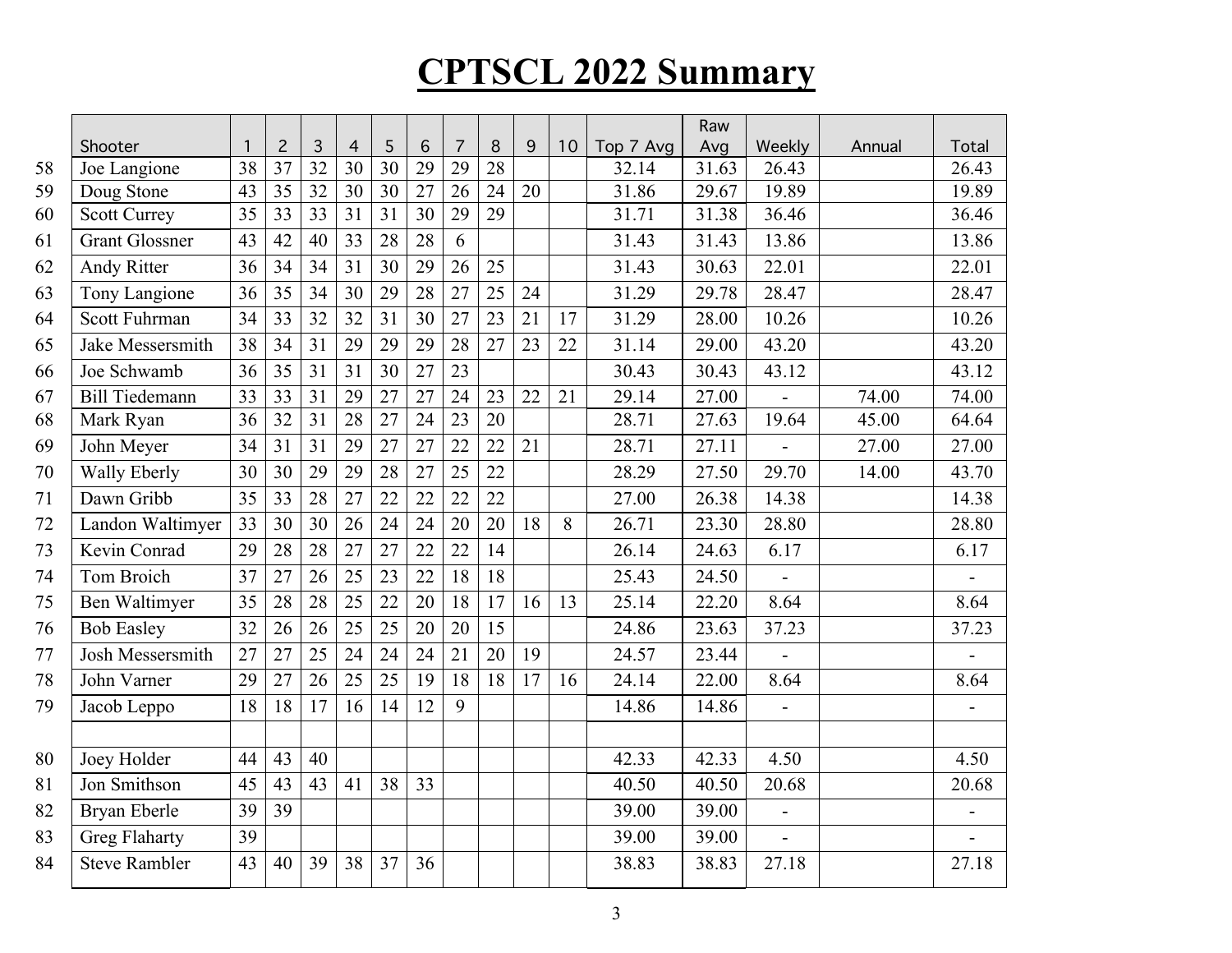|     |                       |    |                 |                 |                 |    |                 |   |   |   |    |           | Raw   |                          |        |                          |
|-----|-----------------------|----|-----------------|-----------------|-----------------|----|-----------------|---|---|---|----|-----------|-------|--------------------------|--------|--------------------------|
|     | Shooter               | 1  | $\overline{c}$  | 3               | $\overline{4}$  | 5  | 6               | 7 | 8 | 9 | 10 | Top 7 Avg | Avg   | Weekly                   | Annual | Total                    |
| 85  | <b>Richard Frantz</b> | 45 | 44              | 37              | 36              | 32 |                 |   |   |   |    | 38.80     | 38.80 |                          |        |                          |
| 86  | Doug Taylor           | 41 | 40              | 38              | 36              |    |                 |   |   |   |    | 38.75     | 38.75 | 2.47                     |        | 2.47                     |
| 87  | Mark Suparick         | 38 |                 |                 |                 |    |                 |   |   |   |    | 38.00     | 38.00 | $\overline{\phantom{a}}$ |        | $\blacksquare$           |
| 88  | Keith Fishel          | 44 | 38              | 37              | 36              | 36 | 36              |   |   |   |    | 37.83     | 37.83 | 6.17                     |        | 6.17                     |
| 89  | Kent Sariano          | 44 | 36              | 36              | 32              |    |                 |   |   |   |    | 37.00     | 37.00 | 12.42                    |        | 12.42                    |
| 90  | Chad Swick            | 37 |                 |                 |                 |    |                 |   |   |   |    | 37.00     | 37.00 |                          |        |                          |
| 91  | Craig Coble           | 44 | 37              | 37              | 35              | 34 | 32              |   |   |   |    | 36.50     | 36.50 | 18.36                    |        | 18.36                    |
| 92  | Tony Payne            | 45 | 35              | 35              | 34              | 30 |                 |   |   |   |    | 35.80     | 35.80 | 20.73                    |        | 20.73                    |
| 93  | Anthony Lehman        | 36 | 35              |                 |                 |    |                 |   |   |   |    | 35.50     | 35.50 | $\blacksquare$           |        | $\blacksquare$           |
| 94  | Nick Shirk            | 39 | 36              | 35              | 33              | 32 |                 |   |   |   |    | 35.00     | 35.00 | 20.07                    |        | 20.07                    |
| 95  | Max Hesselbein        | 39 | 39              | 38              | 36              | 29 | 26              |   |   |   |    | 34.50     | 34.50 | $\overline{a}$           |        | $\overline{a}$           |
| 96  | Kyle Payne            | 35 | 32              |                 |                 |    |                 |   |   |   |    | 33.50     | 33.50 | 6.33                     |        | 6.33                     |
| 97  | <b>Bobby Kinsley</b>  | 37 | 36              | 34              | 33              | 30 | 29              |   |   |   |    | 33.17     | 33.17 | 5.94                     |        | 5.94                     |
| 98  | <b>Bob Hanes</b>      | 33 |                 |                 |                 |    |                 |   |   |   |    | 33.00     | 33.00 | 4.75                     |        | 4.75                     |
| 99  | Matt Lehman           | 35 | 31              |                 |                 |    |                 |   |   |   |    | 33.00     | 33.00 | 10.80                    |        | 10.80                    |
| 100 | Jon Eberly            | 38 | 34              | 30              | 29              |    |                 |   |   |   |    | 32.75     | 32.75 | 7.02                     |        | 7.02                     |
| 101 | <b>Bret Henry</b>     | 33 | $\overline{33}$ | $\overline{32}$ | 29              |    |                 |   |   |   |    | 31.75     | 31.75 | 34.45                    |        | 34.45                    |
| 102 | Matt Langione         | 34 | 33              | 27              | 27              | 27 |                 |   |   |   |    | 29.60     | 29.60 | 11.57                    |        | 11.57                    |
| 103 | Ken Haines            | 28 |                 |                 |                 |    |                 |   |   |   |    | 28.00     | 28.00 |                          |        |                          |
| 104 | Dave Yorlets          | 35 | 33              | 25              | 21              | 20 |                 |   |   |   |    | 26.80     | 26.80 | 14.97                    |        | 14.97                    |
| 105 | Mike Sariano          | 31 | 28              | $\overline{22}$ | $\overline{16}$ |    |                 |   |   |   |    | 24.25     | 24.25 | 8.21                     |        | 8.21                     |
| 106 | Juliet Kinsley        | 30 | 29              | 21              | 19              | 16 |                 |   |   |   |    | 23.00     | 23.00 | 8.86                     |        | 8.86                     |
| 107 | Jason Emlet           | 27 | $\overline{25}$ | 22              | 21              | 21 | $\overline{19}$ |   |   |   |    | 22.50     | 22.50 |                          |        | $\overline{a}$           |
| 108 | Warren Mowery         | 30 | 24              | 20              | 18              | 17 |                 |   |   |   |    | 21.80     | 21.80 | $\blacksquare$           |        | $\overline{\phantom{a}}$ |
| 109 | Earl Wolfe            | 31 | 12              |                 |                 |    |                 |   |   |   |    | 21.50     | 21.50 |                          |        |                          |
| 110 | Mike Cosgrove         | 27 | 18              | 16              |                 |    |                 |   |   |   |    | 20.33     | 20.33 | 6.17                     |        | 6.17                     |
| 111 | Tom Becker            | 31 | 16              | 10              |                 |    |                 |   |   |   |    | 19.00     | 19.00 |                          |        |                          |
| 112 | Laura Miller          | 15 |                 |                 |                 |    |                 |   |   |   |    | 15.00     | 15.00 | $\overline{\phantom{a}}$ |        |                          |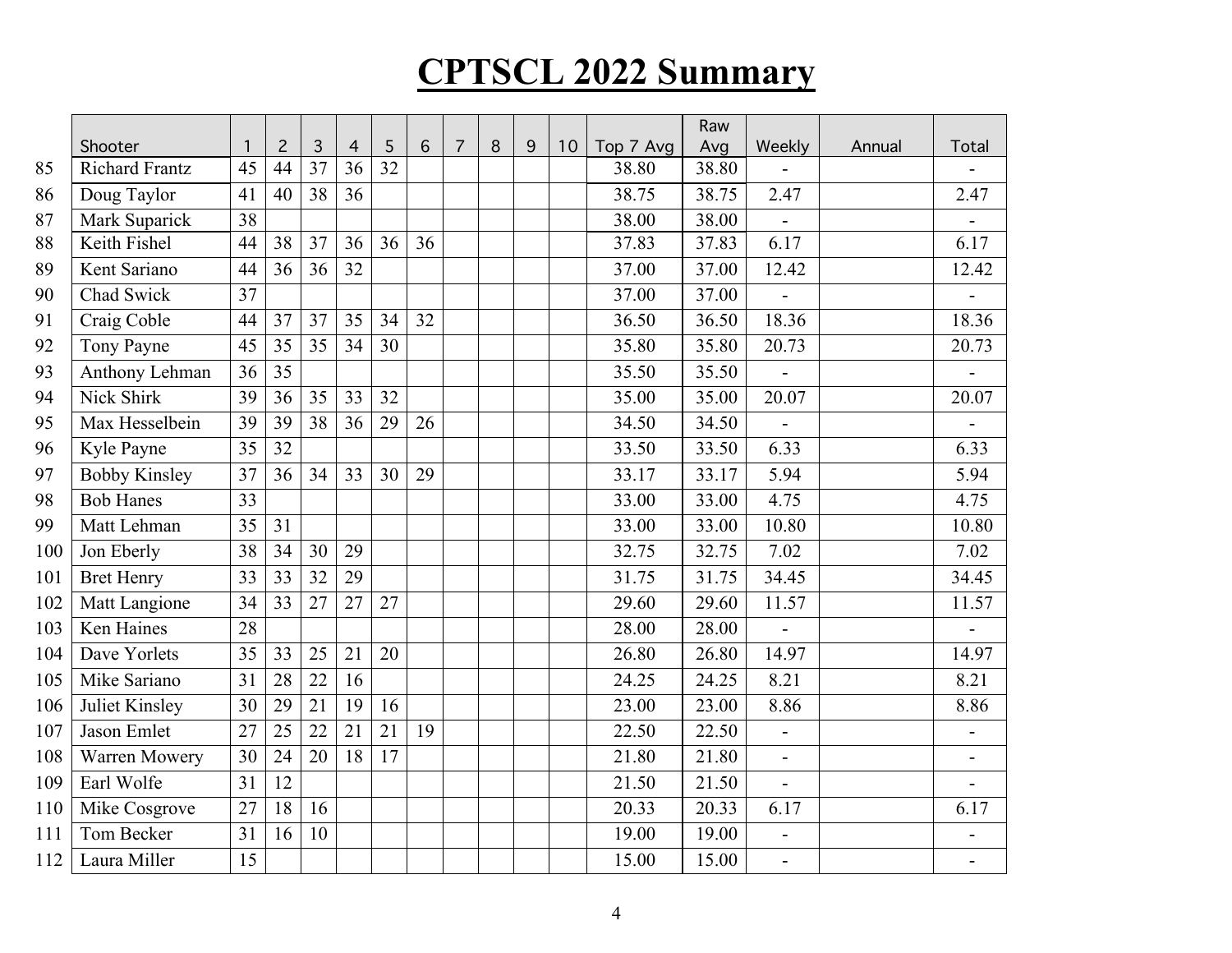|       | <b>Qualified</b> | Top            | <b>Runner</b> | <b>High Team</b> | <b>Low Team</b> | <b>Top Week</b> | <b>Highest</b> | <b>Median</b>  | <b>Top Team</b> |                    |
|-------|------------------|----------------|---------------|------------------|-----------------|-----------------|----------------|----------------|-----------------|--------------------|
| Year  | <b>Shooters</b>  | <b>Average</b> | Up Avg        | <b>Scratch</b>   | <b>Scratch</b>  | <b>Scratch</b>  | <b>Score</b>   | <b>Average</b> | <b>Scratch</b>  | <b>Top Shooter</b> |
| 1992  | 15               | 41.86          | 40.05         | n/a              | n/a             | n/a             | 45             | 34.86          | n/a             | <b>Bob Henry</b>   |
| 1993  | $\tau$           | 42.13          | 38.63         | n/a              | n/a             | n/a             | 44             | 35.13          | n/a             | Jeff Lutz          |
| 1994  | 23               | 43.71          | 43.29         | n/a              | n/a             | n/a             | 46             | 36.00          | n/a             | Rodger Becker      |
| 1995  | 27               | 44.00          | 43.71         | 1979             | 1504            | 231             | 48             | 37.57          | Starview        | Rodger Becker      |
| 1996  | 30               | 45.86          | 45.71         | 2084             | 1122            | 228             | 49             | 40.43          | Starview        | Joe Stremmel       |
| 1997  | 41               | 45.43          | 44.86         | 2072             | 1709            | 231             | 50             | 38.00          | Starview        | Rodger Becker      |
| 1998  | 55               | 46.14          | 45.43         | 2134             | 1742            | 235             | 49             | 38.14          | Warrington      | <b>Bill Wrede</b>  |
| 1999  | 56               | 45.14          | 44.43         | 2174             | 1933            | 232             | 49             | 38.6           | Warrington      | Rodger Becker      |
| 2000  | 65               | 43.86          | 42.86         | 2033             | 1901            | 222             | 48             | 36.86          | Blue Ridge      | Jeff Lutz          |
| 2001  | 80               | 47.00          | 46.86         | 2225             | 1951            | 241             | 50             | 40.29          | Carlisle        | Ed Mumford         |
| 2002  | 79               | 47.43          | 47.14         | 2196             | 2088            | 237             | 50             | 39.00          | Blue Ridge      | Daryl Mull         |
| 2003  | 68               | 46.14          | 45.00         | 2181             | 1993            | 226             | 49             | 37.71          | Steelstown      | Doug Heiges        |
| 2004  | 68               | 47.00          | 46.14         | 2194             | 1667            | 235             | 49             | 38.71          | Steelstown      | Rodger Becker      |
| 2005  | 81               | 44.43          | 44.29         | 2049             | 1588            | 226             | 47             | 36.86          | Blue Ridge      | Tony Harner        |
| 2006  | 68               | 44.14          | 44.14         | 2094             | 1467            | 229             | 48             | 42.54          | Blue Ridge      | Ed Mumford         |
| 2007* | 59               | 46.30          | 45.40         | 3013             | 2407            | 228             | 50             | 38.70          | Blue Ridge      | Rodger Becker      |
| 2008  | 73               | 46.86          | 45.14         | 2212             | 1914            | 235             | 50             | 39.43          | Hummelstown     | Doug Heiges        |
| 2009  | 76               | 46.17          | 45.57         | 2164             | 2017            | 232             | 48             | 37.86          | Central Penn    | Rodger Becker      |
|       | <b>Qualified</b> | Top            | <b>Runner</b> | <b>High Team</b> | <b>Low Team</b> | <b>Top Week</b> | <b>Highest</b> | <b>Median</b>  | <b>Top Team</b> |                    |
| Year  | <b>Shooters</b>  | <b>Average</b> | Up Avg        | <b>Scratch</b>   | <b>Scratch</b>  | <b>Scratch</b>  | <b>Score</b>   | Average        | <b>Scratch</b>  | <b>Top Shooter</b> |

### **Points of Interest:** \* 14 week season vs. 10 week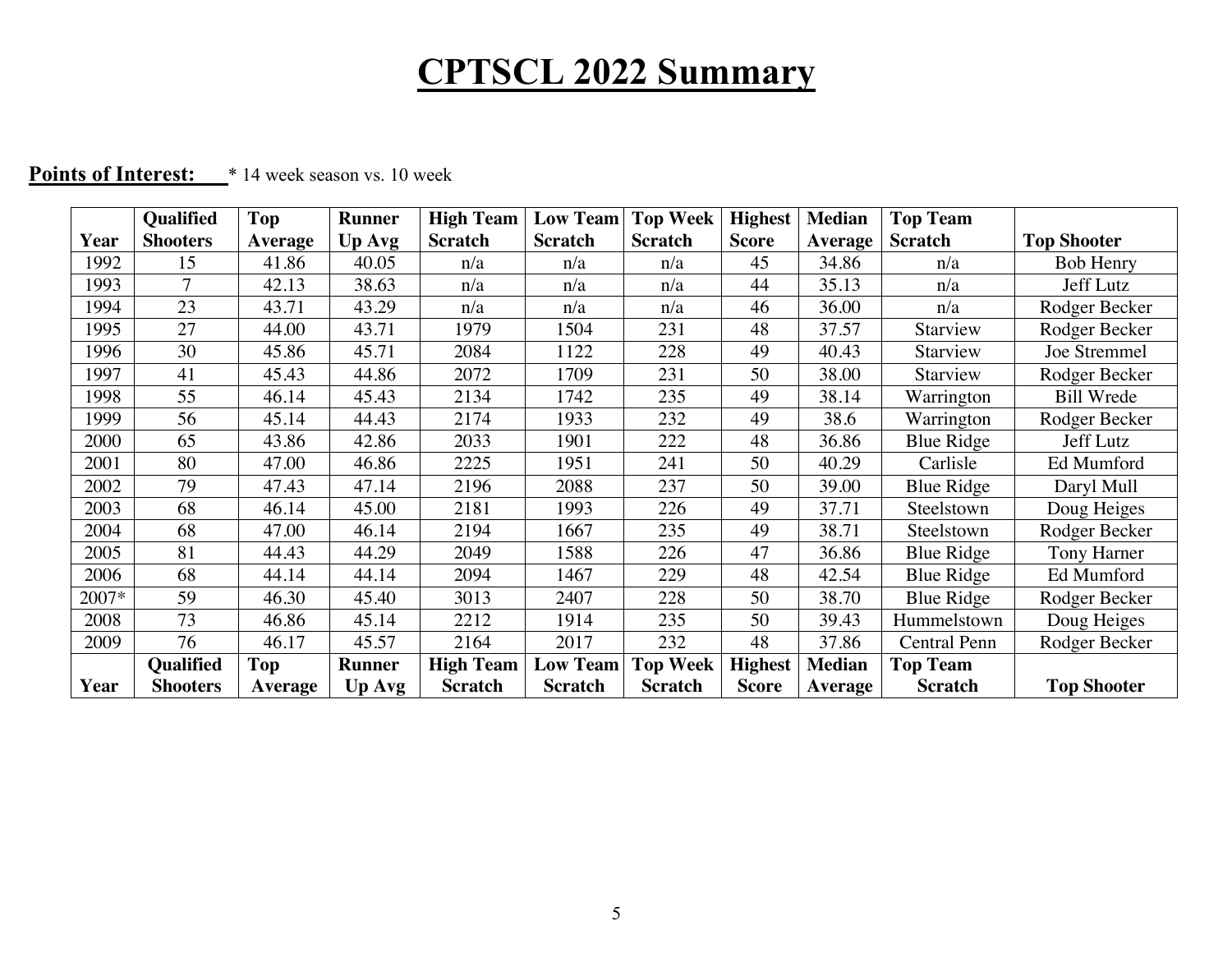|      | <b>Qualified</b> | <b>Top</b> | Runner        | <b>High Team</b> | <b>Low Team</b> | <b>Top Week</b> | <b>Highest</b> | <b>Median</b> | <b>Top Team</b> |                    |
|------|------------------|------------|---------------|------------------|-----------------|-----------------|----------------|---------------|-----------------|--------------------|
| Year | <b>Shooters</b>  | Average    | <b>Up Avg</b> | <b>Scratch</b>   | <b>Scratch</b>  | <b>Scratch</b>  | <b>Score</b>   | Average       | <b>Scratch</b>  | <b>Top Shooter</b> |
| 2010 | 55               | 45.86      | 45.43         | 2167             | 1855            | 228             | 48             | 38.14         | Steelstown      | Clyde Keller       |
| 2011 | 56               | 46.14      | 45.86         | 2048             | 1456            | 227             | 48             | 38.43         | Steelstown      | Ed Mumford         |
| 2012 | 73               | 47.00      | 46.14         | 2212             | 1937            | 240             | 50             | 39.86         | Blue Ridge      | Rodger Becker      |
| 2013 | 59               | 46.43      | 45.71         | 2203             | 1821            | 232             | 49             | 39.57         | Blue Ridge      | Tony Harner        |
| 2014 | 61               | 45.43      | 45.43         | 2169             | 1884            | 231             | 49             | 37.86         | Blue Ridge      | Rodger Becker      |
| 2015 | 55               | 46.57      | 46.00         | 2142             | 1682            | 230             | 49             | 39.43         | Blue Ridge      | Rodger Becker      |
| 2016 | 65               | 48.86      | 44.86         | 2189             | 1871            | 234             | 50             | 39.57         | Carlisle        | Rodger Becker      |
| 2017 | 72               | 48.86      | 47.43         | 2233             | 1878            | 237             | 50             | 38.71         | Carlisle        | Rodger Becker      |
| 2018 | 58               | 48.14      | 48.00         | 2240             | 1968            | 238             | 50             | 40.86         | Carlisle        | Rodger Becker      |
| 2019 | 62               | 47.22      | 45.29         | 2161             | 1710            | 232             | 49             | 38.14         | Carlisle        | Rodger Becker      |
| 2020 | 72               | 48.29      | 47.57         | 2218             | 1920            | 238             | 50             | 40.00         | Carlisle        | Rodger Becker      |
| 2021 | 78               | 46.86      | 46.57         | 2229             | 1839            | 238             | 50             | 40.00         | Blue Ridge      | Clyde Keller       |
| 2022 | 79               | 46.71      | 45.29         | 2078             | 1784            | 225             | 49             | 35.52         | Carlisle        | <b>Brad Powell</b> |
|      | <b>Qualified</b> | Top        | Runner        | <b>High Team</b> | <b>Low Team</b> | <b>Top Week</b> | <b>Highest</b> | <b>Median</b> | <b>Top Team</b> |                    |
| Year | <b>Shooters</b>  | Average    | Up Avg        | <b>Scratch</b>   | <b>Scratch</b>  | Scratch         | <b>Score</b>   | Average       | Scratch         | <b>Top Shooter</b> |

### **Smoke Alert:**

Smoke must have gotten a lawyer – he has taken the 5<sup>th</sup> every time I am near him  $\odot$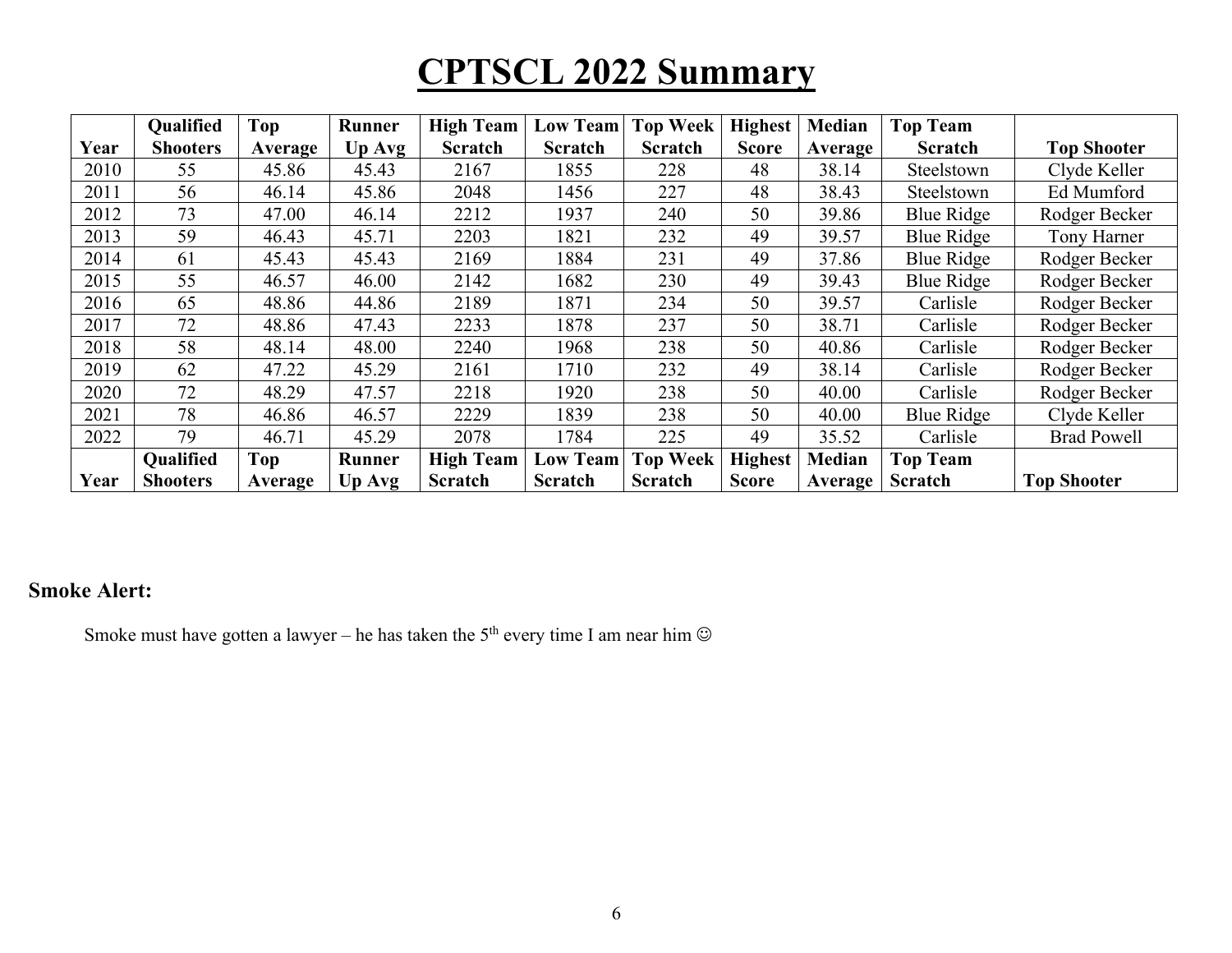### **Scratch**

| Club              |     |     | <u>3</u> | $\overline{4}$ |     | <u>6</u>        |     | <u>8</u> | <u>9</u> | <u> 10</u> | <u>Total</u> |
|-------------------|-----|-----|----------|----------------|-----|-----------------|-----|----------|----------|------------|--------------|
| Carlisle          | 195 | 225 | 202      | 207            | 205 | $\overline{90}$ | 214 | 201      | 218      | 221        | 2078         |
| <b>Blue Ridge</b> | 187 | 225 | 202      | 212            | 21  | 197             | 221 | 187      | 223      | 208        | 2073         |
| Warrington        | 190 | 222 | 192      | 224            | 192 | 201             | 185 | 194      | 210      | 215        | 2025         |
| <b>Starview</b>   | 181 | 22  | 192      | 216            | 96  | 187             | 207 | 190      | 215      | 200        | 2005         |
| Steelstown        | 188 | 223 | 84       | 201            | 198 |                 | 185 | 195      | 209      | 211        | 1969         |
| Hummelstown       | 154 | 203 | 72       | 76             | 80  | 72              | 201 | 155      | 191      | 80         | 1784         |

### **Handicap**

| <b>Club</b>        |     |                | <u>З</u> | 4   |     | <u>6</u> |     | <u>8</u> | <u>9</u> | <u> 10</u> | <u>Total</u> |
|--------------------|-----|----------------|----------|-----|-----|----------|-----|----------|----------|------------|--------------|
| Starview           | 250 | 322            | 284      | 295 | 272 | 275      | 300 | 287      | 311      | 293        | 2889         |
| <b>Blue Ridge</b>  | 251 | 6<br>31        | 279      | 268 | 270 | 245      | 286 | 253      | 301      | 261        | 2730         |
| <b>Carlisle</b>    | 236 | 334            | 239      | 269 | 286 | 251      | 275 | 244      | 288      | 276        | 2698         |
| Warrington         | 225 | 327            | 259      | 291 | 256 | 271      | 258 | 255      | 274      | 252        | 2668         |
| Steelstown         | 242 | 303            | 221      | 280 | 258 | 240      | 254 | 251      | 270      | 252        | 2571         |
| <b>Hummelstown</b> | 205 | $\Omega$<br>31 | 242      | 258 | 259 | 247      | 273 | 222      | 270      | 254        | 2540         |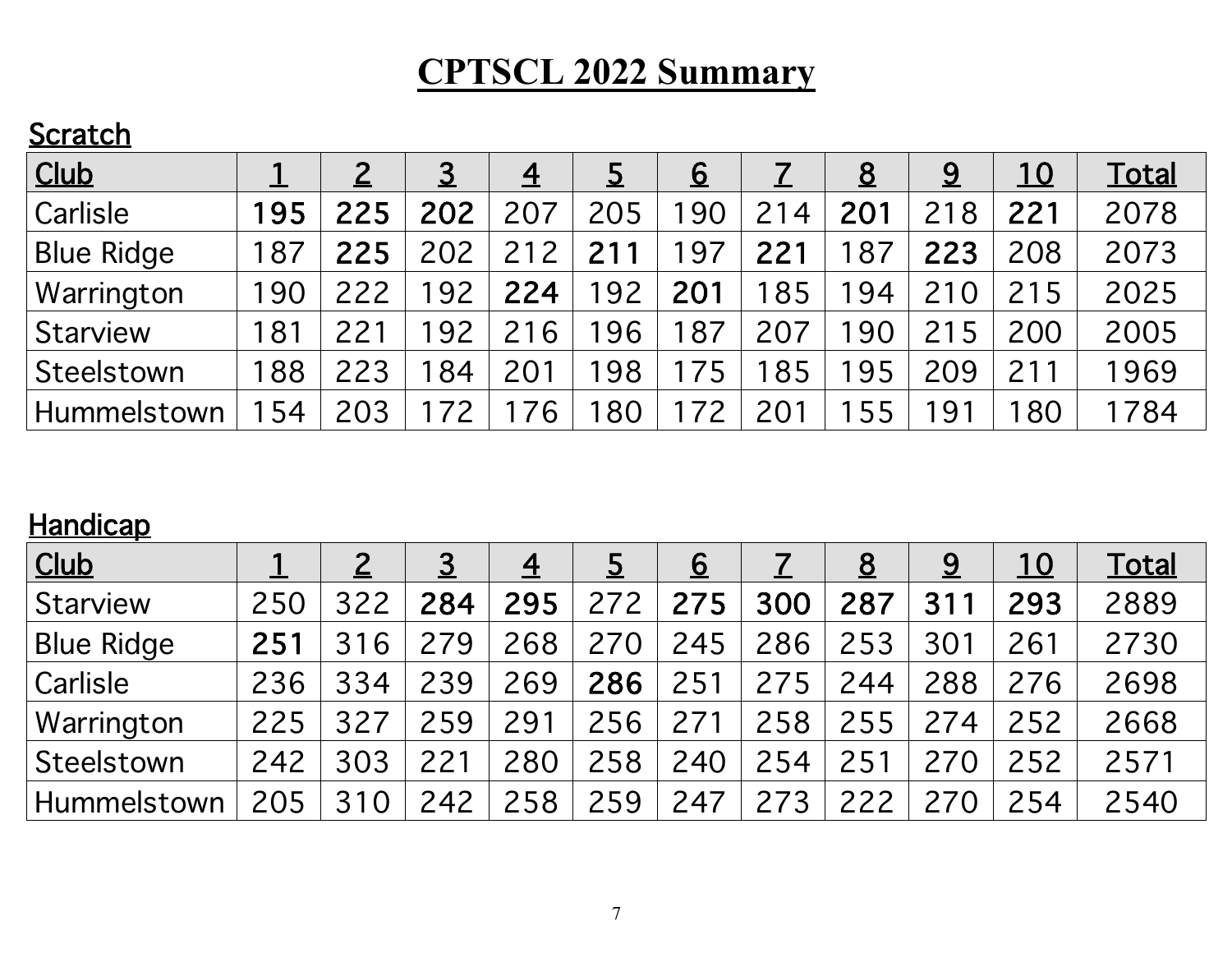#### **Awards**

|                        | <b>High Gun</b>      | <b>Most Improved</b> | <b>High Handicap</b> |
|------------------------|----------------------|----------------------|----------------------|
| League Winner          | <b>Brad Powell</b>   | John Dondero         | Kevin Conrad         |
| League Runner-Up       | Jeff Kreamer         | Mark Ryan            |                      |
| League $3^{\text{rd}}$ | Clyde Keller         |                      |                      |
| League $4th$           | Rodger Becker        |                      |                      |
|                        |                      |                      |                      |
| <b>Club Awards:</b>    | <b>High Gun</b>      | <b>Most Improved</b> | <b>High Handicap</b> |
| <b>Blue Ridge</b>      | <b>Steve Zimmers</b> | Noah Wilk            | Doug Stone           |
| Carlisle               | Rick Kann            | Gavin Glossner       | Allen Leeson         |
| Hummelstown            | Mark Notarangelo     | Carmen Beinhauer     | Jon Ruhl             |
| Starview               | <b>Tory Anderson</b> | Kevin Conrad         | Landon Waltimyer     |
| Steelstown             | <b>Chris Grove</b>   | Henry Cifuni         | Scott Fuhrman        |
| Warrington             | <b>Fred Holder</b>   | <b>Jeff Kreamer</b>  | Jacob Leppo          |
|                        |                      |                      |                      |
| <b>High Lady</b>       | Katelyn Henry        |                      |                      |
| High Junior            | <b>Mason Mentzer</b> |                      |                      |

 $\triangleright$  New player at the top – Brad Powell with his first league title.

 $\triangleright$  Warrington had the highest average this year – although it was so cold, I don't remember them  $\odot$ 

 $\triangleright$  This is the 29<sup>th</sup> year of the league - in this format – 31 years overall!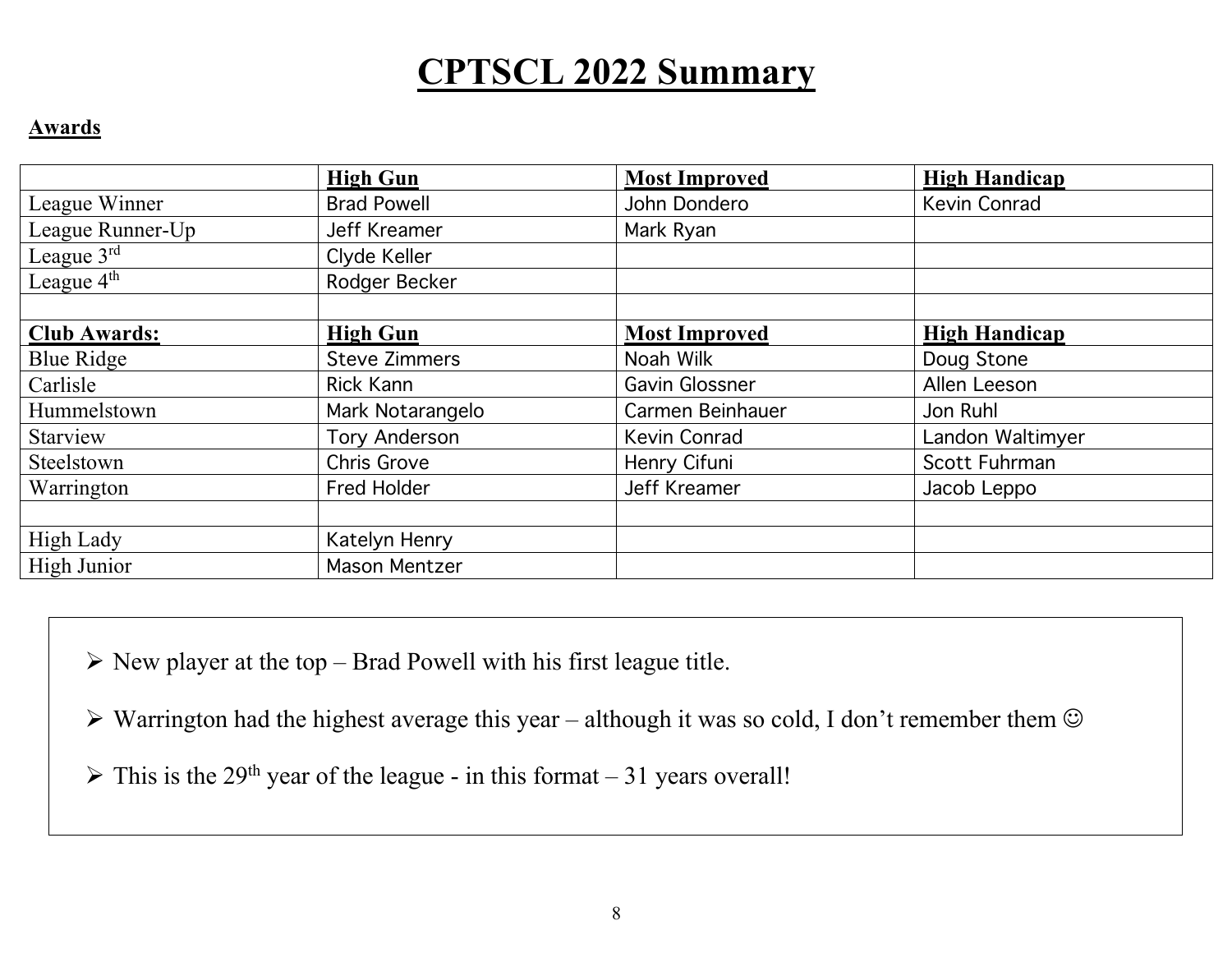#### **Club Analysis:**

| Week           | Club              | <b>High</b> | Low | <b>Average</b> | <b>Shooters</b> |
|----------------|-------------------|-------------|-----|----------------|-----------------|
| 1              | <b>Blue Ridge</b> | 44          | 9   | 30.65          | 88              |
| 2              | Warrington        | 48          | 17  | 38.20          | 90              |
| 3              | Carlisle          | 45          | 14  | 31.28          | 80              |
| $\overline{4}$ | Steelstown        | 47          | 10  | 35.60          | 82              |
| 5              | Hummelstown       | 46          | 8   | 32.76          | 80              |
| 6              | <b>Starview</b>   | 49          | 14  | 30.38          | 76              |
| 7              | Hummelstown       | 48          | 18  | 35.52          | 77              |
| 8              | <b>Blue Ridge</b> | 45          | 12  | 31.38          | 77              |
| 9              | <b>Starview</b>   | 49          | 6   | 36.81          | 80              |
| 10             | Carlisle          | 48          | 16  | 34.49          | 73              |

### **Qualified Shooters by Club:**

| Club               | <b>Qualified</b> |     | Avg top 7 | <b>Avg Raw</b> |
|--------------------|------------------|-----|-----------|----------------|
| <b>Blue Ridge</b>  | 18               | 23% | 36.67     | 35.58          |
| Carlisle           | 14               | 18% | 36.11     | 35.25          |
| Hummelstown        | 7                | 9%  | 34.82     | 32.97          |
| Starview           | 22               | 28% | 33.61     | 31.97          |
| Steelstown         | 10               | 13% | 36.11     | 34.86          |
| Warrington         | 8                | 10% | 35.77     | 34.28          |
| <b>Grand Total</b> | 79               |     |           |                |

**Listed below are the faithful, the Hard-core, the men and women that have made every shoot. Cold, Wind, Snow nor Virus will not keep them from showing up and doing their best. We salute you.**

> Tory Anderson Gregg Bard Paul Bear Carmen Beinhauer Brian Chapman Alan Davis Smoke Eshenauer Scott Fuhrman Mike Jeffers Jeff Kreamer James Lang Jeff Lutz Joe Messersmith Jake Messersmith Jeff Minnick Mark Notarangelo Brad Powell Jon Ruhl Bill Thorpe Bill Tiedemann John Varner Landon Waltimyer Ben Waltimyer Jeff Yorlets Steve Zimmers